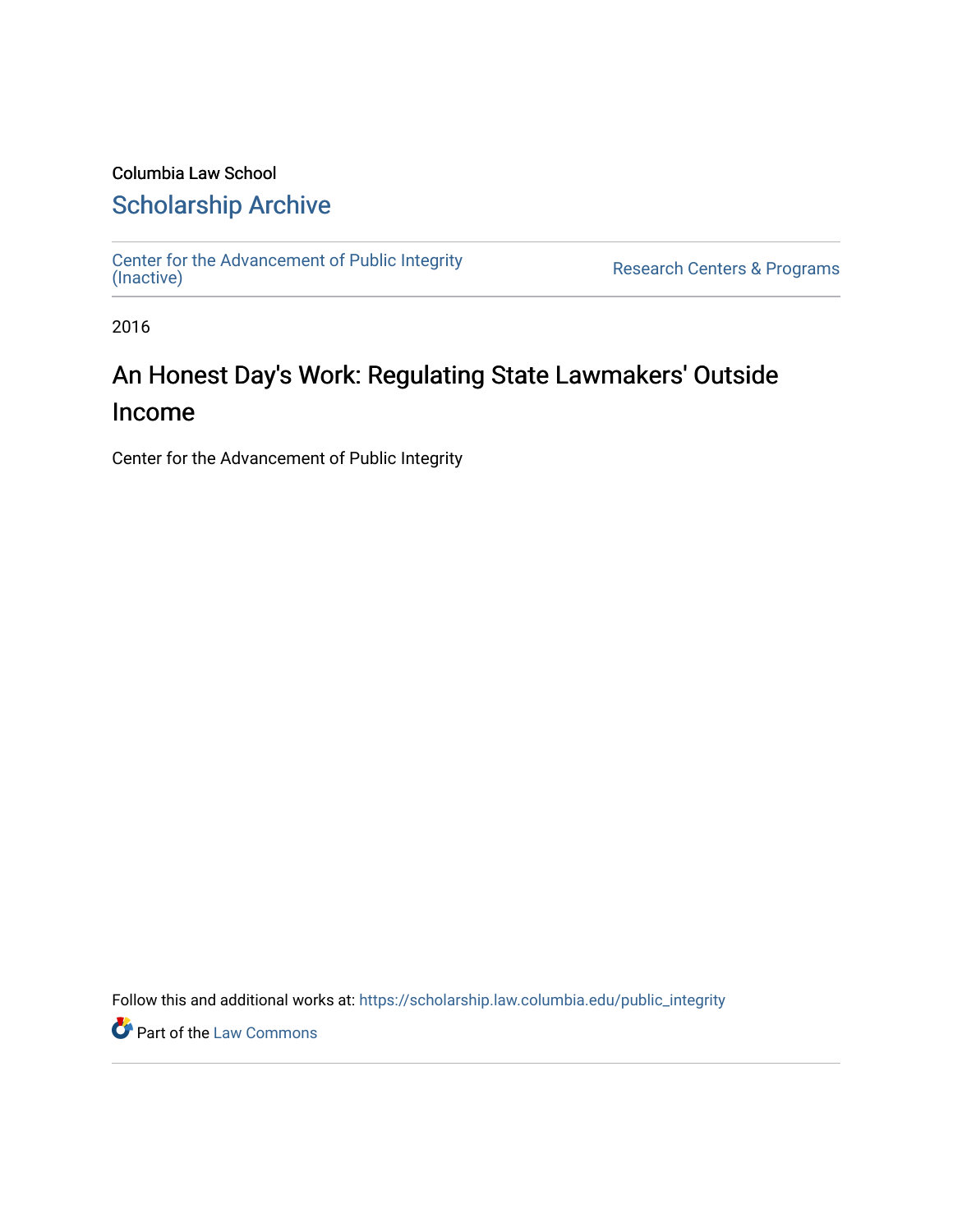# An Honest Day's Work: Regulating State Lawmakers' Outside Income

#### No. 8: September 2016

The practice of permitting legislators to earn *outside income*, income apart from compensation for service in office, is a frequent battlefield in the fight against legislative corruption in the United States. Critics of the practice argue that such income creates potential conflicts of interest, pitting legislators' personal pecuniary interests against the public interest. As public servants, legislators should not be accountable to other paymasters and should not use their legislative positions to enrich themselves beyond their official salary. On the other hand, legislators point out that their positions are generally low-paid and part-time, and that they have the right—perhaps even the need—to supplement their salaries. State legislatures have always included doctors and farmers and teachers and entrepreneurs; those legislators arguably should not have to give up their livelihoods to serve the public.

#### **Original CAPI Publication:**

This brief was prepared by the Center for the Advancement of Public Integrity at Columbia Law School. We can be reached a[t CAPI@law.columbia.edu.](mailto:CAPI@law.columbia.edu)

CAPI would like to thank Alexander Hendin, J.D. Candidate, Class of 2017, Daniel Stemp, J.D. Candidate, Class of 2017, Alexia Syrmos, J.D. Candidate, Class of 2018, and Angelo Tannuzzo, J.D. Candidate, Class of 2017, for their assistance in researching this brief.

In practice, many legislative corruption scandals have involved legislators receiving hefty sums from jobs outside of the legislature—often in exchange for little actual work—in apparent attempts to influence their votes. For example, New York Assembly Speaker Sheldon Silver was [convicted in 2015](http://www.nytimes.com/2016/05/04/nyregion/sheldon-silver-ex-new-york-assembly-speaker-gets-12-year-prison-sentence.html?smprod=nytcore-iphone&smid=nytcore-iphone-share&_r=0) on federal corruption charges for accepting millions of dollars in referral fees from two law firms in exchange for using his legislative office to benefit the firm and their clients by influencing certain legislation, steering public finds to affiliated entities, and other official acts. New York Assemblyman William Boyland, Jr. was [convicted in 2014](http://www.nytimes.com/2014/03/07/nyregion/boyland-is-convicted-in-second-corruption-trial.html?_r=0) for setting up a real-estate deal in exchange for \$250,000 in fees related to a fake consulting job. Such lawmakers earned outside income by abusing their authority, not by engaging in honest work.

However, not all controversies concerning outside income are as clear-cut. Consider, for example: a California state senator who is an optometrist and [authored bills](http://ww2.kqed.org/news/2014/04/11/4-in-10-california-lawmakers-take-in-outside-income/) that would allow medical practitioners (including himself) to provide a broader range of medical services; a Texas state legislator who ran a payday lending business and fought [against a bill](https://www.texastribune.org/2013/01/13/part-time-legislature-questions-conflict/) designed to help consumers entrapped by high-interest loans; or a legislator in New Mexico who runs a small oil and gas company and [opposed new fees and regulations](https://www.publicintegrity.org/2013/03/18/12313/conflicts-interest-run-rampant-state-legislatures) for his industry. However, those conflicts were out in the open, unlike in the criminal cases of Silver and Boyland, so that voters and legislative colleagues could consider them when evaluating a given legislator's position. To ensure that—at a minimum—legislative conflicts of interest are not hidden, state should adopt appropriate ethics rules and oversight mechanisms.

#### **A Regulatory Toolbox**

There are three basic tools available to legislatures to address ethical concerns about outside income. The most basic is financial disclosure. Disclosure requirements make legislators' financial interests accessible, so that watchdogs and voters—can more easily identify apparent conflicts of interest and hold the legislators accountable for them. Disclosure requirements work best in tandem with other rules and regulations governing conflicts of interest, to set standards of official conduct and penalize noncompliance. However, both of those approaches are vulnerable to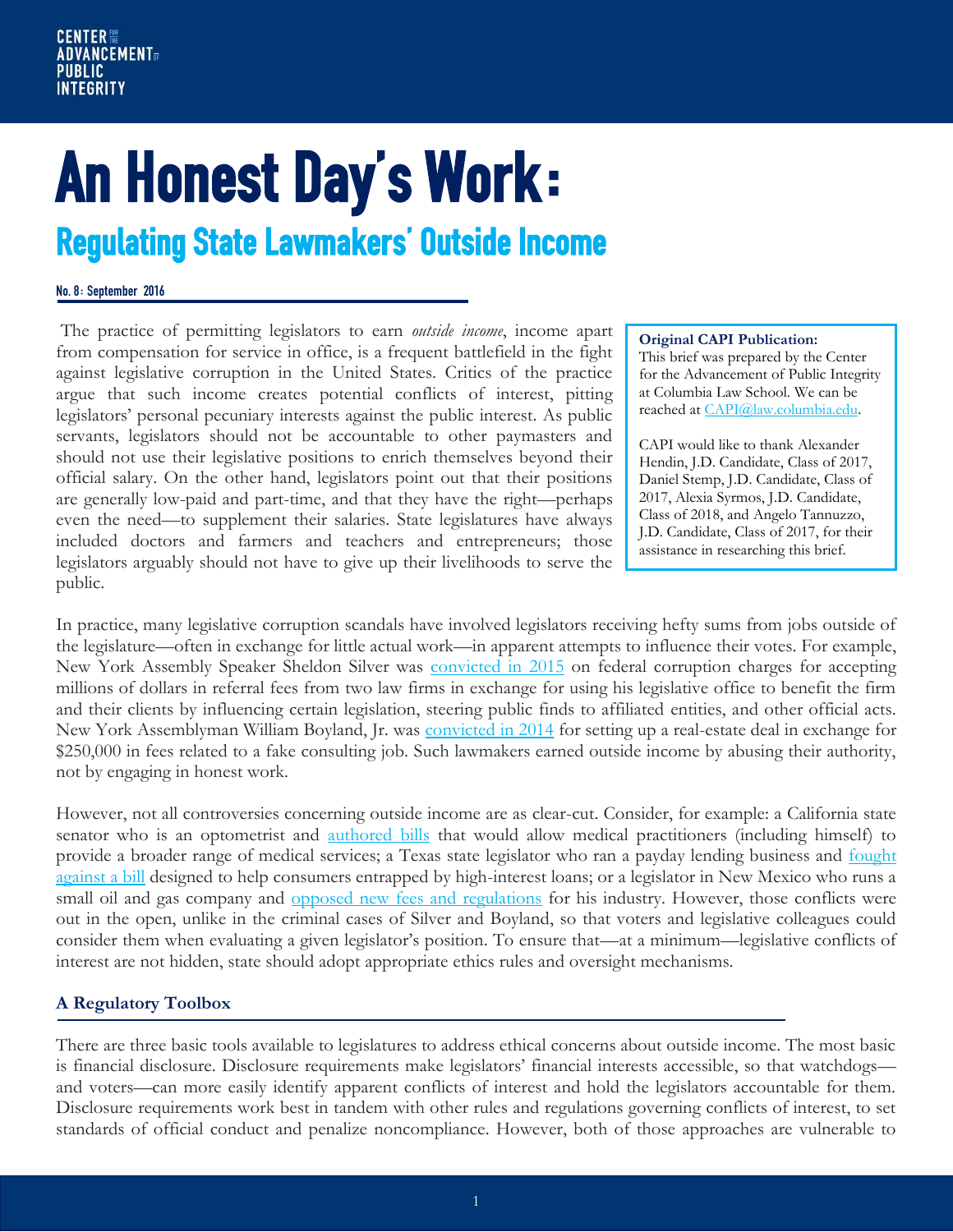abuse by unscrupulous legislators. When practical, it may be better to establish a bright-line rule, such as a cap on the amount of outside income that legislators are allowed to earn.

The best set of rules depends on the particular circumstances of a given state. Relatively strict or intrusive approaches may be more appropriate for states with relatively "full-time" legislatures in contrast to states with truly "part-time" legislatures. This distinction depends upon factors such as a legislator's salary and allotment for staff and other resources, the size of a legislature and the frequency of its meetings, and the amount of time legislators typically devote to legislative duties including official travel. The National Conference of State Legislatures (NCSL) has [divided the state legislatures into five categories](http://www.ncsl.org/research/about-state-legislatures/full-and-part-time-legislatures.aspx), ranging from "full-time" (e.g. California and New York) to "hybrid" (e.g. Oregon and Texas) to "part-time" (e.g. New Hampshire and Utah).

The United States Congress, clearly a full-time legislature (despite its enviably [long breaks\)](http://www.politico.com/blogs/the-gavel/2015/11/house-2016-schedule-215476), might serve as a pacesetter for disclosure, conflict of interest rules, and an income cap. Members of Congress must disclose all [income sources](http://clerk.house.gov/public_disc/) including the source, type, and amount or value of the income, as well as [legal expense funds,](http://clerk.house.gov/public_disc/legal.aspx) official or sponsored travel, official mail usage, and other items. All such disclosures are [publicly available](http://clerk.house.gov/public_disc/financial-search.aspx) via the House Clerk. The ethics committees of the [House](http://ethics.house.gov/financial-dislosure/policies-underlying-disclosure) and [Senate](http://www.ethics.senate.gov/public/index.cfm/conflictsofinterest) also maintain broad conflict-of-interest policies and provide related advice to members.<sup>1</sup> And the United States Congress [caps outside income](http://ethics.house.gov/outside-employment-income/outside-earned-income-limitation-applicable-members-and-senior-staff) at 15% of the annual salary of a top-level executive official (roughly \$175,000). Moreover, legislators may not earn any income from, be employed by, or be publicly associated with, any business providing professional services that involve a fiduciary relationship (such as law, finance, or insurance).

Those limitations on outside income have not stamped out corruption in Congress. Critics charge that the rules are still [too weak](http://www.theatlantic.com/politics/archive/2012/10/lucky-congress-blatant-conflict-interest-still-perfectly-legal/322790/) or [too vague](https://www.washingtonpost.com/blogs/in-the-loop/wp/2014/10/03/does-congress-need-clearer-conflict-of-interest-rules/) and there are valid [concerns about a revolving door](http://www.politico.com/story/2016/06/the-lobbying-reform-that-enriched-congress-224849) enabling former legislators to work as lobbyists targeting their former colleagues. Nevertheless, Congress's rules governing disclosure, conflicts of interest, and a cap on outside income have limited opportunities for legislators to wrongfully enrich themselves in public service. States looking to curb legislative corruption should follow suit.

#### **Financial Disclosure**

 $\overline{a}$ 

Financial disclosure informs the public of legislators' financial interests and potential conflicts. According to the [NCSL,](http://www.ncsl.org/research/ethics/financial-disclosure-for-legislators-income.aspx) 47 states currently require legislators to file some type of financial disclosure, although their requirements vary widely. Colorado, for example, [requires disclosure](http://www.sos.state.co.us/pubs/info_center/laws/Title24Article6Part2.html) of all sources of income, regardless of the amount. [Connecticut](http://law.justia.com/codes/connecticut/2012/title-1/chapter-10/section-1-83) and [Iowa,](http://www.iowa.gov/ethics/legal/68bcontent.htm) in contrast, require disclosure only of income sources that exceed \$1000 in a given year. A few states, including [Florida](http://www.leg.state.fl.us/statutes/index.cfm?submenu=3#A2S08) and [Illinois,](http://www.ilga.gov/commission/lrb/con13.htm) have constitutional provisions that require lawmakers to make annual disclosures of financial interests. Many states also require other areas of disclosure including gifts, clients, and interests in businesses and real estate.

[States also vary](http://www.ncsl.org/research/ethics/personal-financial-disclosure-household-member.aspx) in whether legislators must make disclosures covering their spouses, dependent children, and other family members. Generally, those disclosures are less intrusive than those for legislators themselves, due to privacy concerns. For example, [Massachusetts requires](https://malegislature.gov/Laws/GeneralLaws/PartIV/TitleI/Chapter268B/Section5) legislators to disclosure income sources for family members, but not actual amounts earned.

Disclosure reveals information critical for investigations by oversight agencies and other government watchdogs, to hold legislators accountable for violations. Furthermore, financial transparency may encourage legislators to comply with ethics rules and avoid conflicts of interest to receive a favorable impression from voters and civil society

<sup>&</sup>lt;sup>1</sup> Among other provisions, the [Senate bans](http://www.ethics.senate.gov/public/index.cfm/files/serve?File_id=efa7bf74-4a50-46a5-bb6f-b8d26b9755bf#page=22) the earning of income "inconsistent or in conflict with the conscientious performance of official duties." The [House Ethics manual](http://ethics.house.gov/sites/ethics.house.gov/files/documents/2008_House_Ethics_Manual.pdf) defines "conflict of interest" as a situation in which a member's "conduct of his office conflicts with his private economic affairs." In unclear cases, legislators are instructed to consult with their respective ethics committee.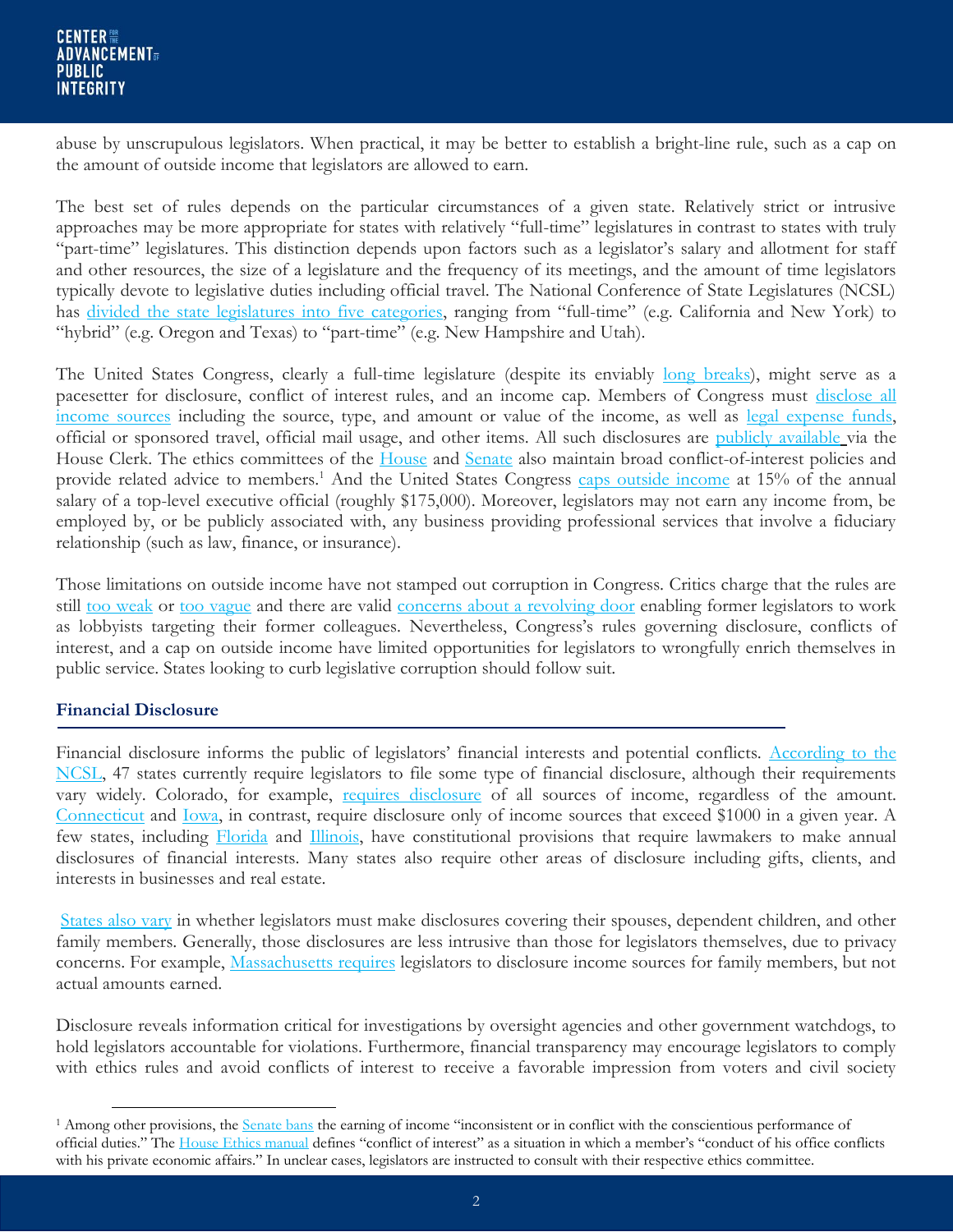groups. For example, Common Cause New York publishes an [annual review](http://www.commoncause.org/states/new-york/research-and-reports/ccny-2015-review-of-ny-state.html?referrer=https://www.google.com/) of outside income earned by state legislators.

However, disclosure alone is an insufficient safeguard against legislative corruption. Unscrupulous legislators can avoid detection by [exploiting loopholes and disguising assets](https://www.publicintegrity.org/1999/02/15/5834/hidden-agendas) and income through complex financial arrangements. A [decline in statehouse press coverage](http://www.journalism.org/2014/07/10/americas-shifting-statehouse-press/) has reduced scrutiny of legislators' filings. Finally, incumbent protection measures like [gerrymandering and uncontested primaries](https://nyelectionsnews.files.wordpress.com/2014/10/cu-report-rigged-to-maintain-power.pdf) as well as broader national trends such as partisan [polarization](https://books.google.com/books/about/Solutions_to_Political_Polarization_in_A.html?id=iwWyoQEACAAJ) and the [nationalization of local politics](http://www.latimes.com/nation/politics/politicsnow/la-pn-polarized-politics-20150420-story.html) have limited voters' ability to vote out corrupt legislators.

#### **Regulating Conflicts of Interest**

Beyond mere disclosure, many states regulate legislators' earning of outside income through laws and ethics rules governing when such income constitutes an improper conflict of interest, and how that conflict should be resolved. Some states define such conflicts of interest narrowly. Some definitions apply only to legislation that *directly* affects a legislator's personal financial interests. For example, [North Dakota](http://www.legis.nd.gov/cencode/t44c04.pdf) requires legislators (and judicial officers) to disclose when they have a "direct and substantial personal or pecuniary interest in a matter before that … body." In such cases, a legislator can only vote with legislative consent.

In contrast, [New Hampshire](http://www.gencourt.state.nh.us/misc/ethics.pdf) is an example of a state that defines conflict of interest more broadly, as "the condition in which a legislator has a financial interest in any official activity." This definition is broad in two ways. First, it encompasses any official activity and not merely voting. Second, it lacks a requirement of a "direct" impact on a legislator's financial interest. However, in New Hampshire, a conflict of interest triggers few ramifications; conflicted legislators must merely disclose the conflict and file a "declaration of intent" to resolve it.

Other states fall somewhere in between. Many states, like [New York](http://www.ag.ny.gov/sites/default/files/pdfs/bureaus/public_integrity/public_officers_law_sec_74.pdf) and [Florida,](http://www.leg.state.fl.us/Statutes/index.cfm?App_mode=Display_Statute&Search_String=&URL=0100-0199/0112/Sections/0112.311.html) prohibit legislators from interests that are in "substantial conflict" with the proper discharge of ... duties in the public interest." [Alabama](http://codes.findlaw.com/al/title-36-public-officers-and-employees/al-code-sect-36-25-1.html) defines conflicts as any decision or duty that would "materially affect" the financial interests of a legislator or his or her family members. [Connecticut](https://www.cga.ct.gov/current/pub/chap_010.htm#sec_1-85) foresees a conflict if legislators have "reason to believe" they or their family members would derive a direct monetary gain or suffer a direct monetary loss. Connecticut and [Nebraska,](http://law.justia.com/codes/nebraska/2013/chapter-49/statute-49-1499) among other states, carve out an exception for measures that merely affect a legislator's broader interests—such as legislation affecting a class or occupation to which the legislator belongs.

States vary not only in their definition of conflict of interest, but also in terms of the consequences of such a [conflict.](http://www.ncsl.org/research/ethics/50-state-table-voting-recusal-provisions.aspx) Some states merely require disclosure, others require recusal. In some states a conflicted legislator need only officially swear to act impartially, while in others the legislature must vote to allow an exemption. Five states

have constitutional provisions requiring lawmakers to disclose any conflicts of interest before voting on related matters: Alabama, Delaware, Kentucky, Oklahoma, and Texas.

It's difficult for states to set conflict-of-interest rules that are strict enough to deter ethical misconduct,

flexible enough to encompass a range of scenarios, and yet clear enough to guide legislators. In most states, legislatures set their own ethics rules and police members' violations, compounding the impression that conflict-ofinterest rules that look tough on paper may be flimsy in practice. Thus, the application of the rules may be just as important as the rules themselves. Lawmakers should have clear guidance to avoid conflicts, options to minimize conflicts that arise, and confidence that rules will be enforced fairly and predictably. Each state should have a powerful, independent ethics body responsible for training and enforcement. (For more on state watchdog institutions, see CAPI's [state-by-state oversight survey.](http://web.law.columbia.edu/capi-map))

**The application of the rules may be just as important as the rules themselves.**